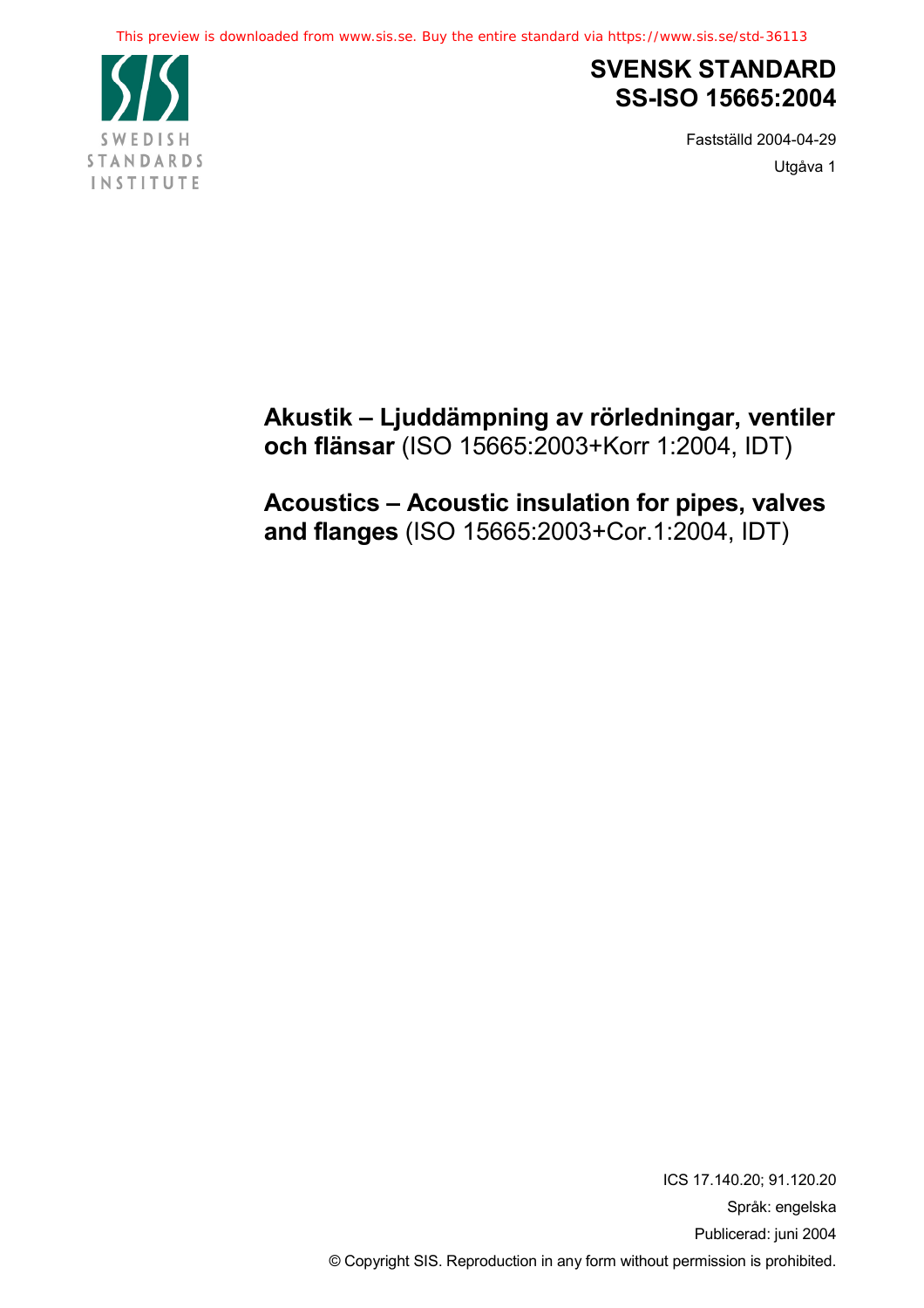Den internationella standarden ISO 15665:2003 och ISO 15665:2003/Cor. 1:2004 gäller som svensk standard. Detta dokument innehåller den officiella engelska versionen av ISO 15665:2003 med ISO 15665:2003/Cor. 1:2004 inarbetad.

The International Standard ISO 15665:2003 and ISO 15665:2003/Cor 1:2004 has the status of a Swedish Standard. This document contains the official English version of ISO 15665:2003 with ISO 15665:2003/Cor. 1:2004 incorporated.

Upplysningar om **sakinnehållet** i standarden lämnas av SIS, Swedish Standards Institute, telefon 08 - 555 520 00.

Standarder kan beställas hos SIS Förlag AB som även lämnar **allmänna upplysningar** om svensk och utländsk standard. *Postadress*: SIS Förlag AB, 118 80 STOCKHOLM *Telefon*: 08 - 555 523 10. *Telefax*: 08 - 555 523 11 *E-post*: sis.sales@sis.se. *Internet*: www.sis.se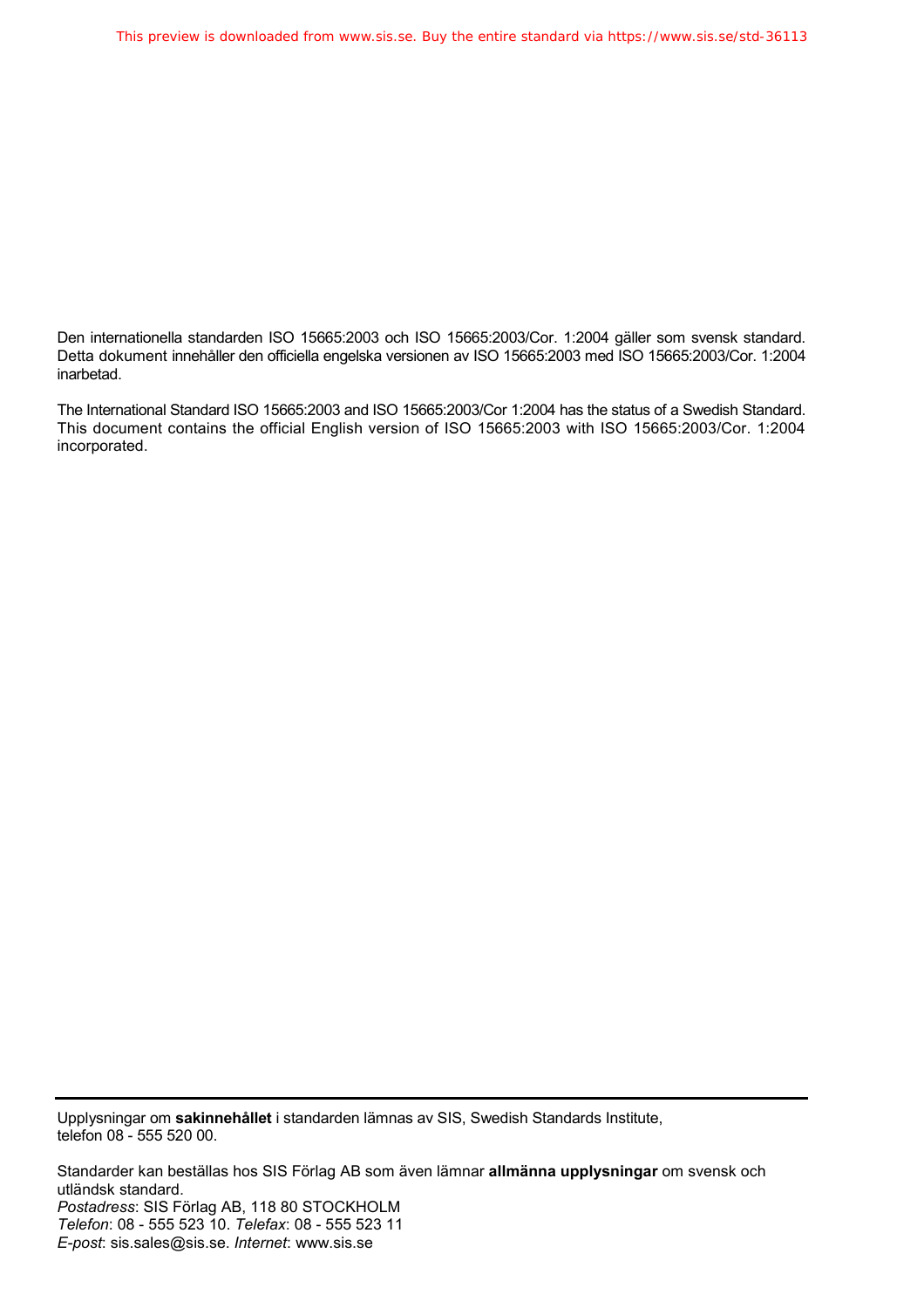# **Contents**

| × |
|---|
|---|

| 1                                                          |                                                                                                                                                                                                    |  |
|------------------------------------------------------------|----------------------------------------------------------------------------------------------------------------------------------------------------------------------------------------------------|--|
| $\mathbf{2}$                                               |                                                                                                                                                                                                    |  |
| 3                                                          |                                                                                                                                                                                                    |  |
| 4                                                          |                                                                                                                                                                                                    |  |
| 5<br>5.1<br>5.2<br>5.3<br>5.4<br>5.5<br>5.6                |                                                                                                                                                                                                    |  |
| 6<br>6.1<br>6.2<br>6.3<br>6.4                              |                                                                                                                                                                                                    |  |
| 7<br>7.1<br>7.2<br>7.3<br>7.4<br>7.5                       |                                                                                                                                                                                                    |  |
| 8<br>8.1<br>8.2<br>8.3                                     |                                                                                                                                                                                                    |  |
| 9<br>9.1<br>9.2<br>9.3                                     |                                                                                                                                                                                                    |  |
| 10<br>10.1<br>10.2<br>10.3<br>10.4<br>10.5<br>10.6<br>10.7 |                                                                                                                                                                                                    |  |
|                                                            | Acoustic insulation constructions that meet the insulation class requirements  17<br>Annex A (informative) Equations for the calculation of the minimum required insertion loss $D_{W,\text{min}}$ |  |
|                                                            |                                                                                                                                                                                                    |  |
|                                                            |                                                                                                                                                                                                    |  |
|                                                            |                                                                                                                                                                                                    |  |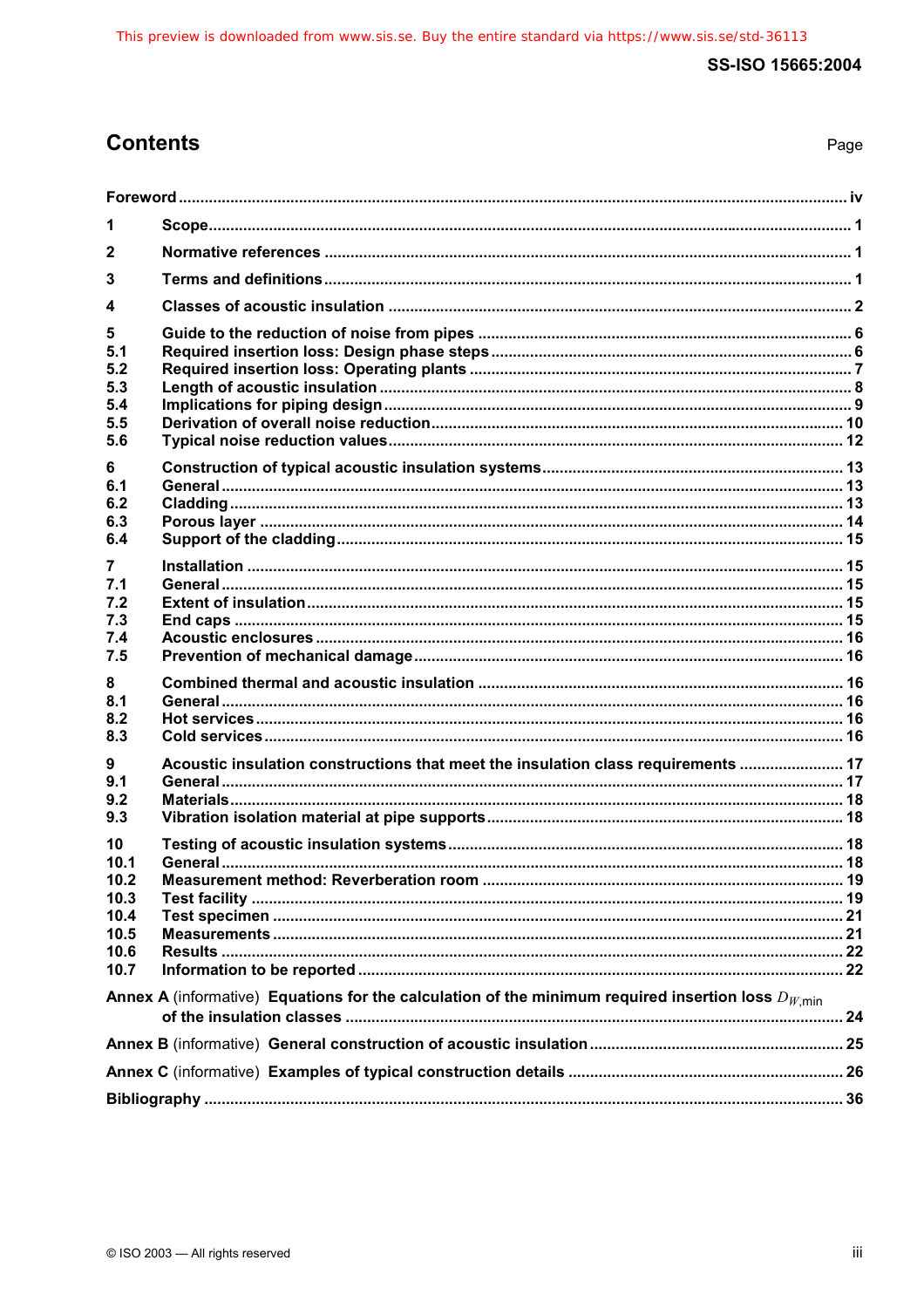# **Foreword**

ISO (the International Organization for Standardization) is a worldwide federation of national standards bodies (ISO member bodies). The work of preparing International Standards is normally carried out through ISO technical committees. Each member body interested in a subject for which a technical committee has been established has the right to be represented on that committee. International organizations, governmental and non-governmental, in liaison with ISO, also take part in the work. ISO collaborates closely with the International Electrotechnical Commission (IEC) on all matters of electrotechnical standardization.

International Standards are drafted in accordance with the rules given in the ISO/IEC Directives, Part 2.

The main task of technical committees is to prepare International Standards. Draft International Standards adopted by the technical committees are circulated to the member bodies for voting. Publication as an International Standard requires approval by at least 75 % of the member bodies casting a vote.

Attention is drawn to the possibility that some of the elements of this document may be the subject of patent rights. ISO shall not be held responsible for identifying any or all such patent rights.

ISO 15665 was prepared by Technical Committee ISO/TC 43, *Acoustics*, Subcommittee SC 1, *Noise*.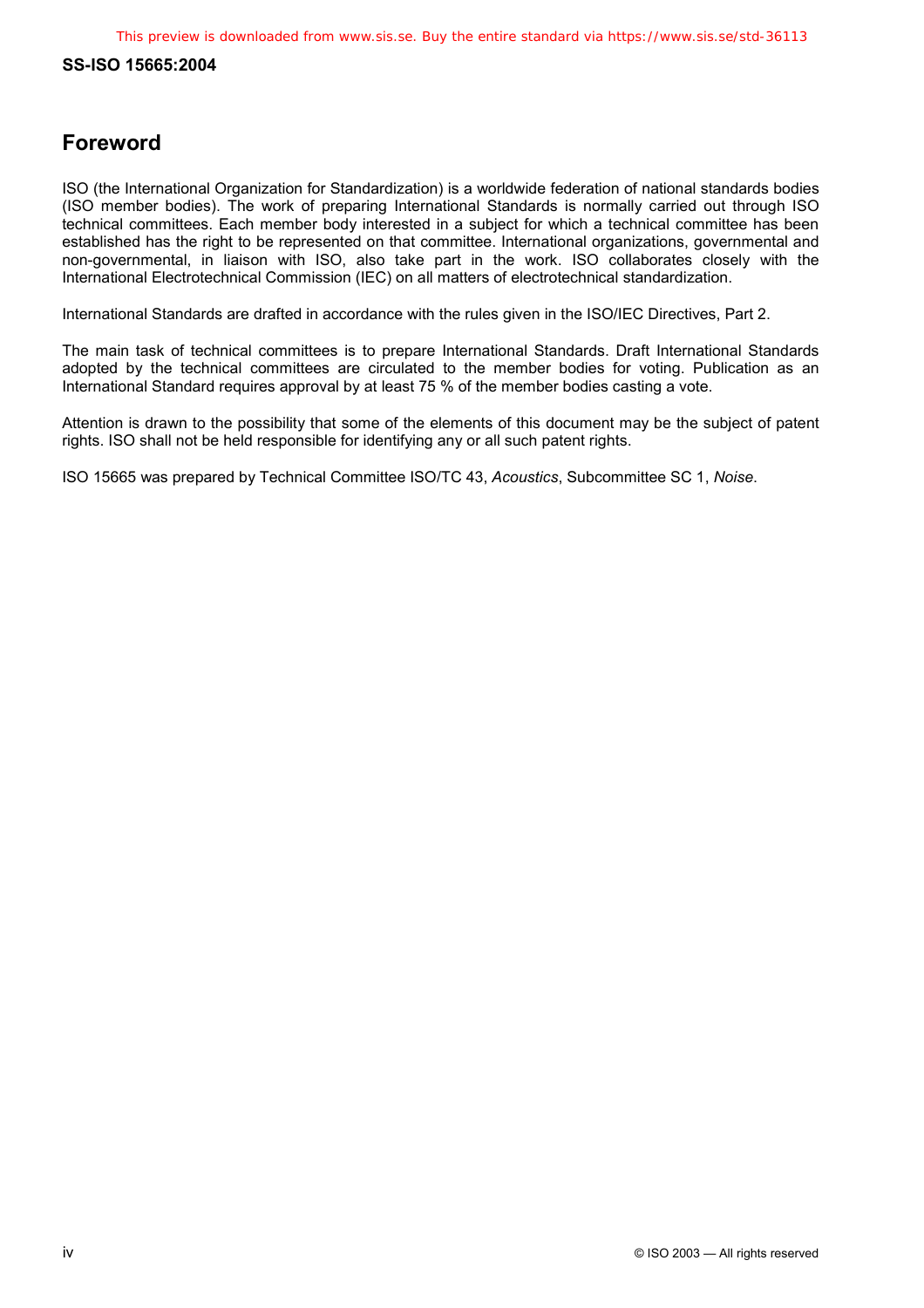# **Acoustics — Acoustic insulation for pipes, valves and flanges**

# **1 Scope**

This International Standard defines the acoustic performance of three classes (Classes A, B and C) of pipe insulation. It also specifies three types of construction that will meet these acoustic performance classes. Furthermore, this International Standard defines a standardized test method for measuring the acoustic performance of any type of construction, thereby allowing existing and new insulation constructions to be rated against the three classes.

This International Standard is applicable to the acoustic insulation of cylindrical steel pipes and to their piping components. It is valid for pipes up to 1 m in diameter and a minimum wall thickness of 4,2 mm for diameters below 300 mm, and 6,3 mm for diameters from 300 mm and above. It is not applicable to the acoustic insulation of rectangular ducting and vessels or machinery.

This International Standard covers both design and installation aspects of acoustic insulation and provides guidance to assist noise control engineers in determining the required class and extent of insulation needed for a particular application. It gives typical examples of construction methods, but the examples are for information only and not meant to be prescriptive.

This International Standard emphasises the aspects of acoustic insulation that are different from those of thermal insulation, serving to guide both the installer and the noise control engineer. Details of thermal insulation are beyond the scope of this International Standard.

## **2 Normative references**

The following referenced documents are indispensable for the application of this document. For dated references, only the edition cited applies. For undated references, the latest edition of the referenced document (including any amendments) applies.

ISO 354, *Acoustics — Measurement of sound absorption in a reverberation room*

ISO 3741:1999, *Acoustics — Determination of sound power levels of noise sources using sound pressure — Precision methods for reverberation rooms*

ISO 3744, *Acoustics — Determination of sound power levels of noise sources using sound pressure — Engineering method in an essentially free field over a reflecting plane*

# **3 Terms and definitions**

For the purposes of this document, the following terms and definitions apply.

## **3.1**

**piping** 

cylindrical pipes and fittings such as valves, flanges, bellows and supports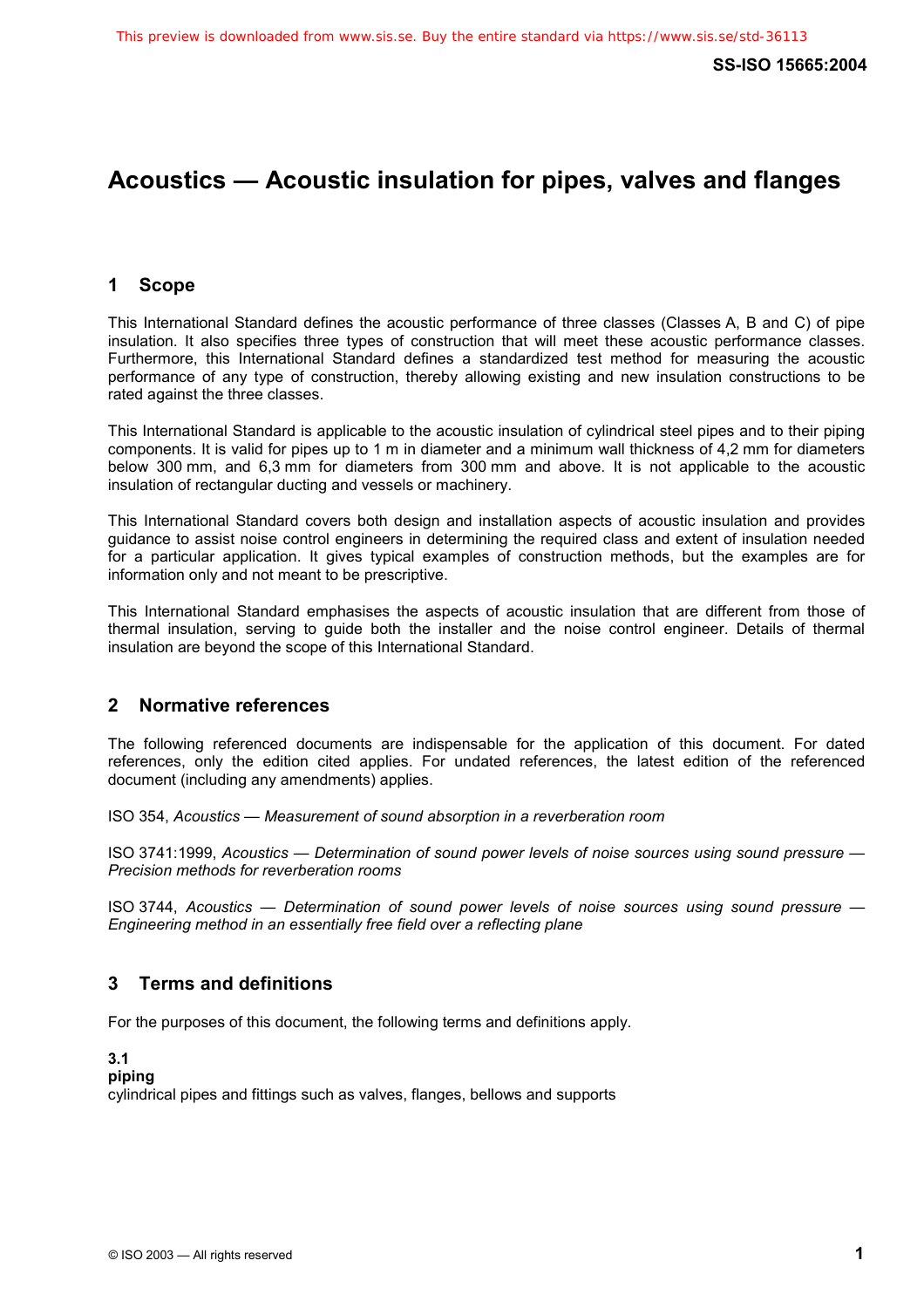## **3.2**

## **acoustic insulation**

#### **acoustic lagging**

outer cover applied with the aim of reducing the noise radiated from the pipe

NOTE Acoustic insulation typically consists of a sound-absorbing and/or resilient material ("porous layer") on the piping and an impermeable outer cover ("cladding").

### **3.3**

#### **airflow resistivity**

pressure drop per unit thickness of a porous material encountered by a steady air flow of unit velocity through the material

NOTE 1 Airflow resistivity equals the pressure drop divided by the product of the air velocity and the thickness of the sample.

NOTE 2 The unit of airflow resistivity is N $\cdot$ s/m<sup>4</sup> = Pa $\cdot$ s/m<sup>2</sup>.

NOTE 3 Procedures for determining the flow resistivity are described in ISO 9053.

## **3.4**

## **insertion loss**

#### **sound power insulation**

*DW*

for any octave or one-third-octave band, the difference, in decibels, in the sound power level radiated from a noise source before and after the application of the acoustic insulation

NOTE See Note to 3.5.

### **3.5**

#### **sound pressure insulation**

*Dp*

for any octave or one-third-octave band, the difference, in decibels, in the sound pressure level, at a specified position relative to the noise source, before and after the application of the acoustic insulation

NOTE For noise sources located indoors, especially for laboratory measurements, the determination of sound power insulation  $D_W$  is most appropriate.  $D_W$  can be determined in a reverberation room or with sound intensity measurements. For piping outdoors in field situations, the determination of sound pressure insulation  $D<sub>p</sub>$  is a less accurate but more practical approach. The sound pressure measurement positions should be selected in relation to the design goal of the acoustic insulation, which will in general be in a circle around the piping. It is preferable to use a measurement distance of 1 m from the pipe surface, or 2,5 times the pipe diameter for pipes less than 0,33 m in diameter, to minimize near field measurement effects. The measurement position should be the same with and without the acoustic insulation. If the radiation patterns of both the untreated and acoustical insulated piping are "cylindrical omni-directional", the two measures  $(D_W$  and  $D_p$ ) yield the same result.

# **4 Classes of acoustic insulation**

This clause defines three classes of acoustic insulation, denoted Classes A, B and C, in terms of requirements for minimum insertion loss. The minimum insertion loss is specified in Table 1 and illustrated in Figures 1 to 3. Equations for the approximate calculations of the required insertion loss (within 0,5 dB) are presented in Annex A.

The insertion loss of acoustic insulation is related to the diameter of the pipe on which it is applied. The pipe diameters are divided into three pipe size groups and the insulation class will consist of a letter/number combination indicating the diameter on which the insulation is applied.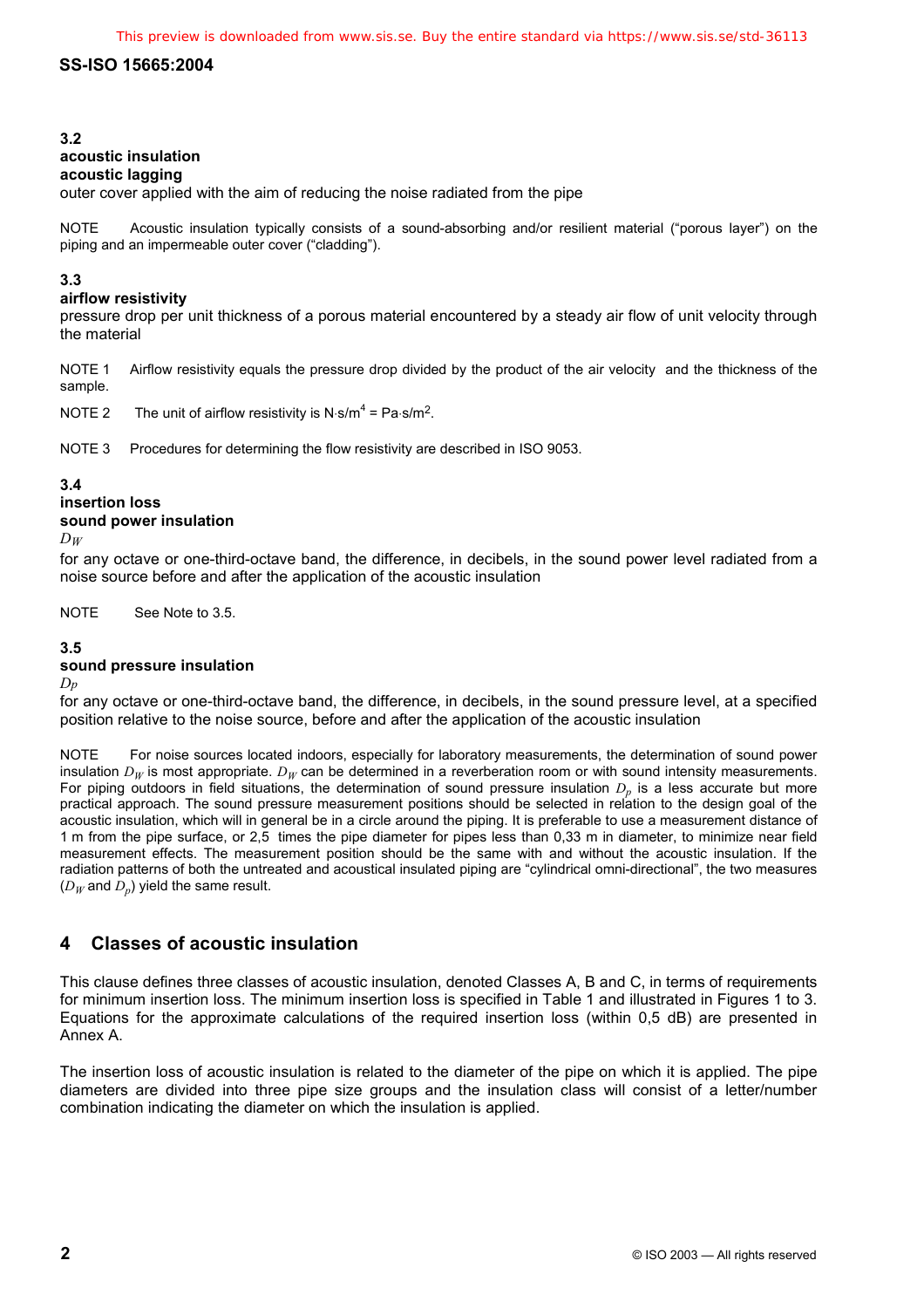The pipe sizes used are:

- less than 300 mm outside diameter;
- greater than or equal to 300 mm diameter but less than 650 mm;
- greater than or equal to 650 mm diameter but less than 1 000 mm.

|                | Range of nominal diameter |                            |      | Octave band centre frequency, Hz |         |         |         |         |
|----------------|---------------------------|----------------------------|------|----------------------------------|---------|---------|---------|---------|
| <b>Class</b>   | D<br><sub>mm</sub>        | 125                        | 250  | 500                              | 1 0 0 0 | 2 0 0 0 | 4 0 0 0 | 8 0 0 0 |
|                |                           | Minimum insertion loss, dB |      |                                  |         |         |         |         |
| A1             | D < 300                   | $-4$                       |      | $\overline{2}$                   | 9       | 16      | 22      | 29      |
| A <sub>2</sub> | $300 \le D < 650$         | $-4$                       | $-4$ | $\overline{2}$                   | 9       | 16      | 22      | 29      |
| A <sub>3</sub> | $650 \le D < 1000$        | -4                         | 2    | $\overline{7}$                   | 13      | 19      | 24      | 30      |
| <b>B1</b>      | D < 300                   | $-9$                       | $-3$ | 3                                | 11      | 19      | 27      | 35      |
| <b>B2</b>      | $300 \le D \le 650$       | $-9$                       | $-3$ | 6                                | 15      | 24      | 33      | 42      |
| <b>B3</b>      | $650 \le D < 1000$        | $-7$                       | 2    | 11                               | 20      | 29      | 36      | 42      |
| C <sub>1</sub> | D < 300                   | $-5$                       | $-1$ | 11                               | 23      | 34      | 38      | 42      |
| C <sub>2</sub> | $300 \le D < 650$         | $-7$                       | 4    | 14                               | 24      | 34      | 38      | 42      |
| C <sub>3</sub> | $650 \le D \le 1000$      | 1                          | 9    | 17                               | 26      | 34      | 38      | 42      |

In order to conform to a given class, the insertion loss of all seven octave bands shall exceed or be equal to the levels specified. An acoustic insulation that does not fully satisfy above requirement shall be designated as "unclassified".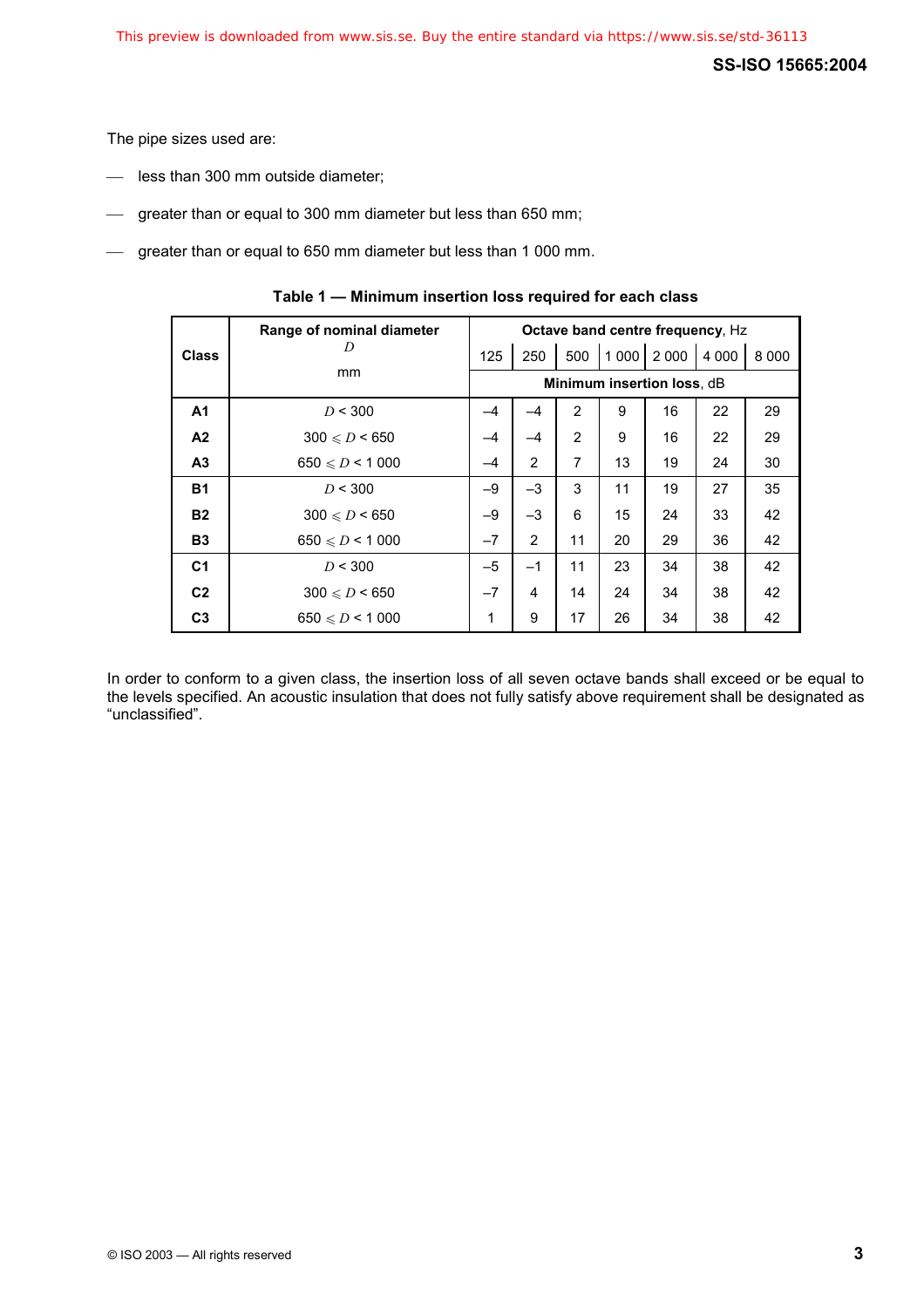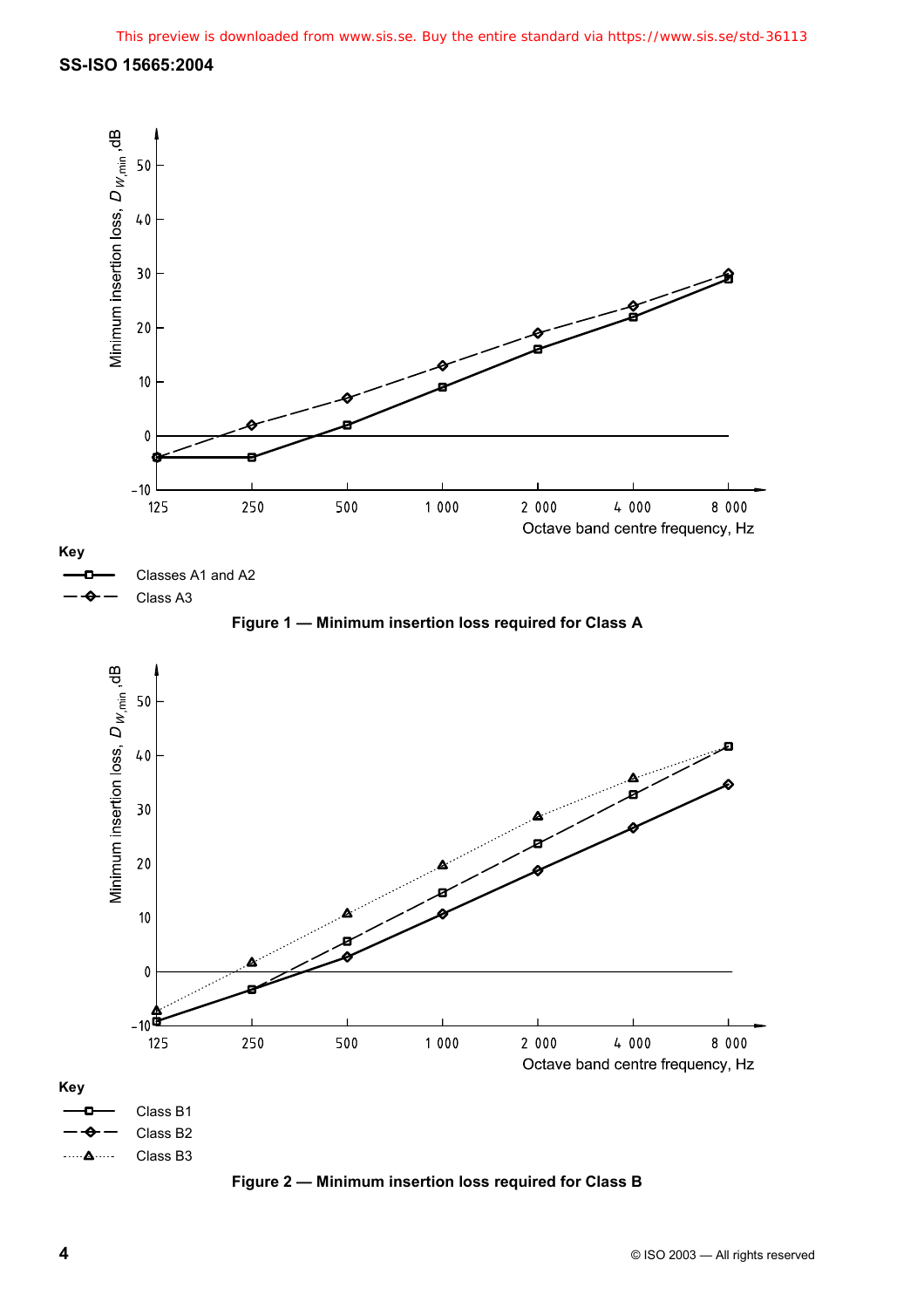

**Figure 3 — Minimum insertion loss required for Class C** 

NOTE 1 The reduction in overall A-weighted sound pressure level will depend on the frequency spectrum of the source. Some typical examples are given in 5.5 and 5.6.

NOTE 2 Acoustic insulation will reduce the noise radiated directly from the pipe but there is a counteracting effect: for radiation of any residual vibrations the insulation cladding has a larger area than the surface area of the bare pipe. Furthermore the cladding may have a higher radiation efficiency than the pipe, at low frequencies. These effects are relatively more important on small diameter pipes and pose a limit to the applicability of the various classes of insulation.

Acoustic insulation will also exhibit a resonance at low frequency due to the mass of the cladding and the spring action of the trapped air and the porous layer. The resonance frequency in hertz is, if the mechanical stiffness contribution of the porous material is low, approximately given by the formula:

$$
f_0 = 60 / \sqrt{m''d}
$$

where

- *m*<sup> $\prime\prime\prime$ </sup> is the numerical value of the mass per unit area of the cladding, expressed in kilograms per square metre,
- *d* is the numerical value of the distance between the tube wall and the cladding, expressed in metres.

The insertion loss of the acoustic insulation is expected to be negative for frequencies below 1,4  $f_0$ .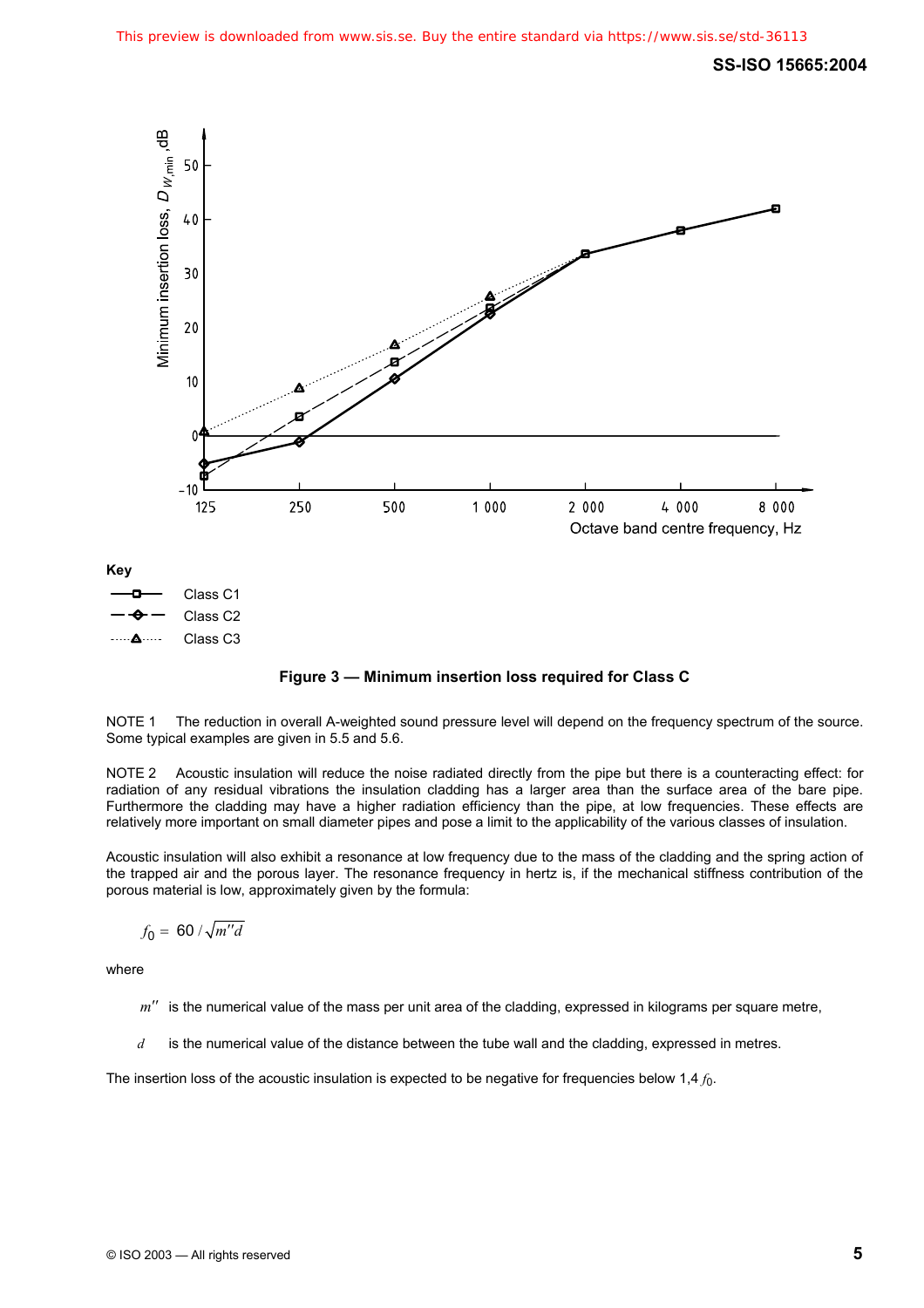NOTE 3 The values of the minimum required insertion loss given in Table 1 were derived from laboratory measurement results of about 60 different (standard) acoustic pipe insulation systems and obtained by statistical evaluation of the test data for each insulation class. For each octave band and each insulation class, the minimum required insertion loss was calculated as the arithmetic mean value of the respective test data minus their standard deviation (standard deviations were typically 3 dB in the octave bands 125 Hz to 1 000 Hz, and 9 dB from 2 000 Hz to 8 000 Hz). Slight simplifications led to the straight line approximations displayed in Figures 1 to 3.

# **5 Guide to the reduction of noise from pipes**

## **5.1 Required insertion loss: design phase steps**

#### **5.1.1 Determination of sound pressure levels**

Determine the sound pressure level,  $L_p(1,r)$ , at a distance of 1 m from the bare pipe wall. Where this is not known, information can be obtained from the supplier of the upstream equipment, or from references in the Bibliography. Piping upstream and downstream of the source shall both be considered, separately. Both the octave-band sound pressure levels and the overall A-weighted sound pressure level should be determined. The method to be applied depends on the source of pipe noise under concern.

NOTE 1 Table 2 gives typical shapes of octave-band spectra for the most common sources of pipe noise.

NOTE 2 Data or methods to predict pipeline noise from rotating equipment attached to the line are often difficult to obtain. When reliable data are not available, it is suggested that measurements be made on pipelines of similar size and wall thickness that are attached to similar equipment.

#### **5.1.2 Evaluation of sound pressure levels against limits**

If the pipe is the only source of noise in the area and is radiating under free-field conditions, the sound pressure level determined for the relevant place may be compared directly with the work area noise limit. The sound pressure insulation needed is obtained by subtraction.

Where other noise sources are also present, the total noise level should be determined, before comparing with the work area noise limit. See also 5.1.4.

#### **5.1.3 Determination of sound power levels**

The sound power level *Lw* radiated from the entire pipe is derived from sound pressure levels measured in the free field (see ISO 3744):

$$
L_W(s) = \overline{L}_p(x,r) + 10 \lg(2\pi rs / S_0) \, \text{dB} \tag{1}
$$

where

*s* is the length of the pipe (*s*>>*r*), in metres;

 $S_0$  = 1 m<sup>2</sup>;

- *D* is the outside diameter of the pipe, in metres;
- *r* is the distance from the pipe axis, in metres, [preferably  $r = (1 + \frac{1}{2} D)$ , which is 1 m from pipe wall];
- $\overline{L}_p(x,r)$  surface sound pressure level, in decibels, obtained by averaging over a specified measurement surface at a distance *r* from the axis of the pipe, at a distance *x* from the noise source, measured along the pipe in free-field condition.